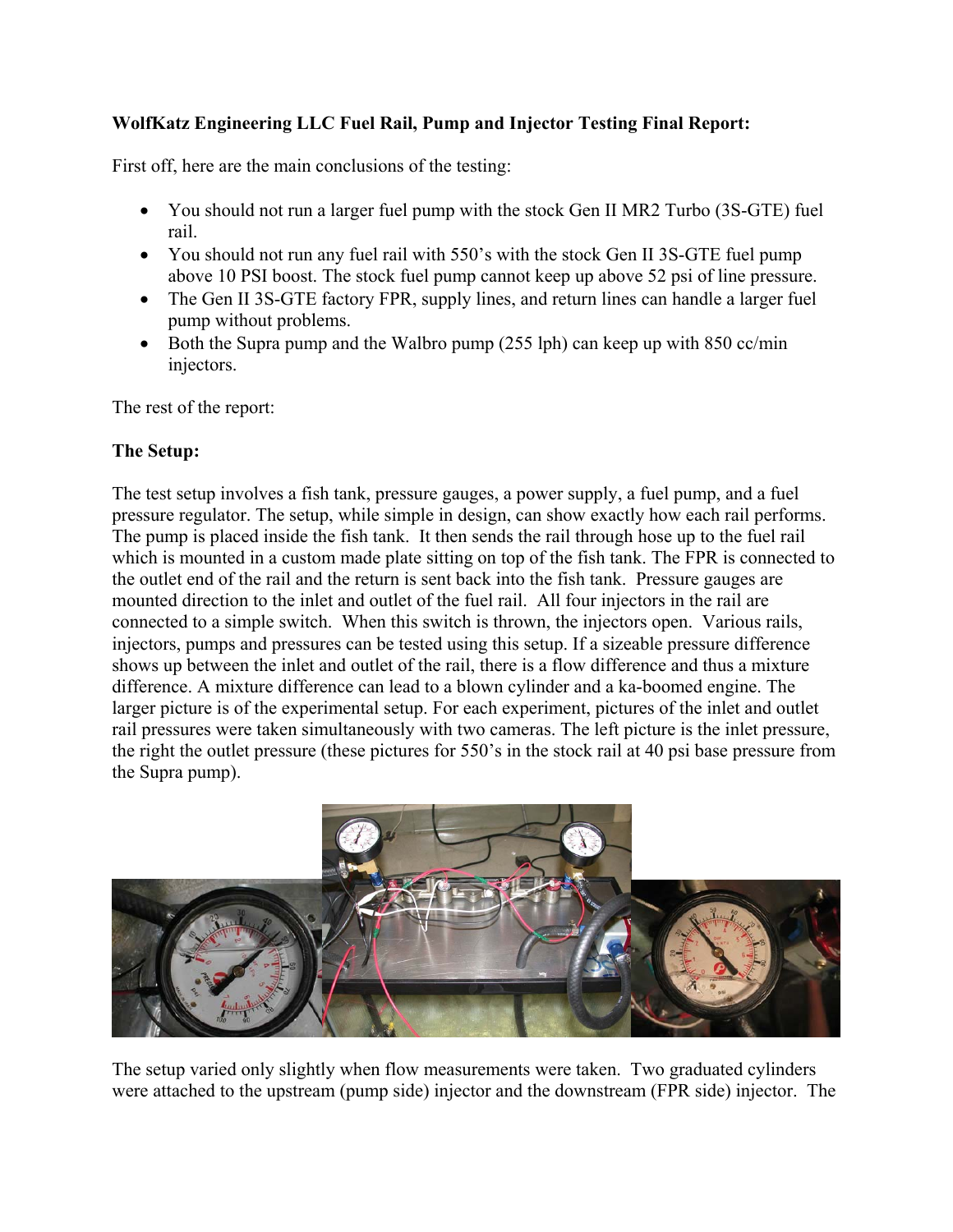injectors were then opened for a set amount of time thus filling up the two graduated cylinders. The flow difference between the two cylinders could then be measure. The setup including the cylinders is shown below left. After the cylinders are removed from the tank the measurements could be recorded. A typical example is shown below right.





#### **Data Sets:**

Below are two data sets. The first set is pressure data. Tests were done using a Gen IV Supra Pump, a Gen II RX7 Pump, and a Stock 3S-GTE Gen II MR2 T pump. The Side Feed injectors tested included stock MR2 T Gen II 440's, Supra Gen IV 550's, MR2 T Gen III 540's (1996- 1999 in Japan), and Blitz 850's. One test was also performed on the eXtremeBoost Top Feed rail with 84lb injectors. Side feed rails tested included the WolfKatz Side Feed Fuel Rail (and a Blem version of this rail that has a different outlet fitting, which is a bit more restrictive, as it's only difference), the stock Gen II MR2 Turbo rail, the Stock Gen III MR2 Turbo Rail (1996-1999 in Japan), a Center Feed Dual Return Rail, and two varieties of the Dual Feed Center Return Rail (one with a 12 mm center hole and one tapped to 1/8" npt). Both an aftermarket FPR and the stock FPR were tested. Each configuration was also tested at both the base fuel pressure around 40 psi and a pressure around 65 psi that represents ~25 psi of boost. A pressure measurement was recorded with the injectors closed and the injectors wide open (static). Below is a table of the results.

|    | <b>Fuel Rail</b>         | <i>Injectors</i> | Fuel<br><b>Pump</b> | <b>FPR</b> | <b>Base</b><br><i>Pressure</i><br><b>Setting (psi)</b> | <b>Pressure drop</b><br>with injectors<br>open (psi) | <b>Pressure drop</b><br>with injectors<br>closed (psi) |
|----|--------------------------|------------------|---------------------|------------|--------------------------------------------------------|------------------------------------------------------|--------------------------------------------------------|
|    | Center Feed M12          | 550              | Supra               | Aeromotive | 39.5                                                   | 2                                                    | 3.5                                                    |
| 2  | Center Feed M12          | 550              | Supra               | Aeromotive | 64                                                     |                                                      | 2                                                      |
| 3  | Dual Feed 1/8 NPT        | 550              | Supra               | Aeromotive | 40.5                                                   |                                                      | 3.5                                                    |
| 4  | Dual Feed 1/8 NPT        | 550              | Supra               | Aeromotive | 64                                                     |                                                      |                                                        |
| 5  | Dual Feed M12            | 550              | Supra               | Aeromotive | 40                                                     |                                                      | 4                                                      |
| 6  | Dual Feed M12            | 550              | Supra               | Aeromotive | 66                                                     |                                                      |                                                        |
|    | Dual Feed M12            | 850              | Supra               | Aeromotive | 40                                                     | າ                                                    | 3                                                      |
| 8  | Dual Feed M12            | 850              | Supra               | Aeromotive | 66                                                     | 0.5                                                  | 1.5                                                    |
| 9  | eXtremeBoost Top<br>Feed | 84               | Supra               | Aeromotive | 40.5                                                   | 0.5                                                  |                                                        |
| 10 | eXtremeBoost Top<br>Feed | 84               | Supra               | Aeromotive | 65.5                                                   |                                                      | $\Omega$                                               |
| 11 | Stock Gen II             | 440              | RX7                 | Aeromotive | 40                                                     | 3                                                    |                                                        |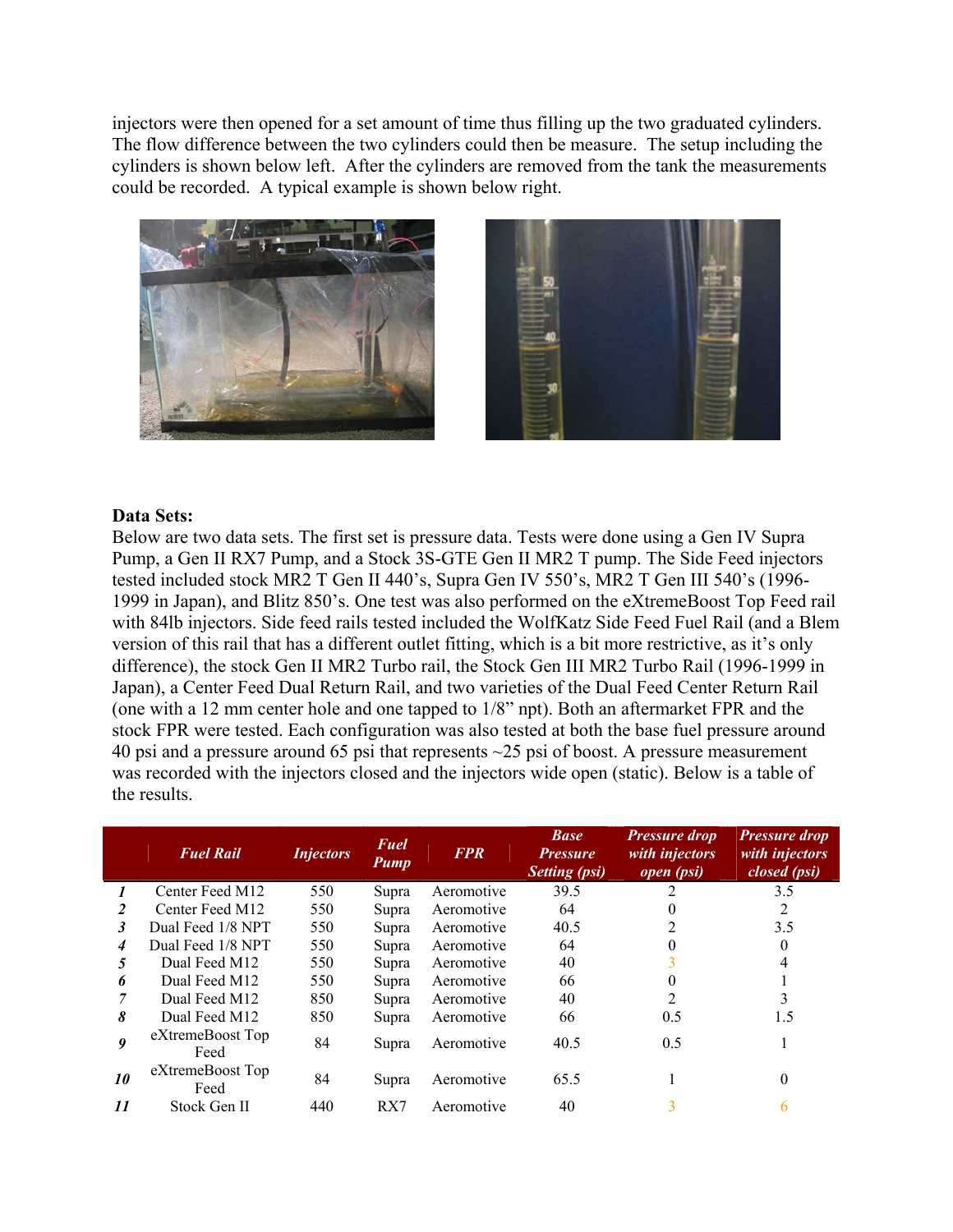| 12     | Stock Gen II  | 440 | RX7          | Aeromotive | 66            | $\overline{2}$ | $\overline{c}$   |
|--------|---------------|-----|--------------|------------|---------------|----------------|------------------|
| 13     | Stock Gen II  | 440 | <b>Stock</b> | Aeromotive | 40.5          | 4              | $\overline{7}$   |
| 14     | Stock Gen II  | 440 | <b>Stock</b> | Aeromotive | 66            | 1.5            | $\overline{2}$   |
| 15     | Stock Gen II  | 440 | Supra        | Aeromotive | 40            | 13             | 17               |
| 16     | Stock Gen II  | 440 | Supra        | Aeromotive | 66            | 7              | 14               |
| 17     | Stock Gen II  | 550 | <b>Stock</b> | Aeromotive | 40.5          | 2.5            | 5.5              |
| 18     | Stock Gen II  | 550 | <b>Stock</b> | Aeromotive | 62.5 set / 52 | 1              | 1.5              |
| 19     | Stock Gen II  | 550 | Supra        | Aeromotive | 40            | 8              | 14               |
| $20\,$ | Stock Gen II  | 550 | Supra        | Aeromotive | 66            | $\overline{c}$ | 10               |
| 21     | Stock Gen II  | 850 | Supra        | Aeromotive | 40            | 6              | 11               |
| 22     | Stock Gen II  | 850 | Supra        | Aeromotive | 66            | 4              | 8                |
| 23     | Stock Gen III | 540 | Supra        | Aeromotive | 40            | $\overline{2}$ | $\overline{4}$   |
| 24     | Stock Gen III | 540 | Supra        | Aeromotive | 66            | 1              | 2.5              |
| 25     | Stock Gen III | 850 | Supra        | Aeromotive | 40            | 1.5            | 6                |
| 26     | Stock Gen III | 850 | Supra        | Aeromotive | 66            | 1.5            | 2.5              |
| 27     | WolfKatz      | 550 | RX7          | Aeromotive | 30            | 0.5            | <b>NR</b>        |
| 28     | WolfKatz      | 550 | <b>Stock</b> | Aeromotive | 40.5          | 0.5            | 1.5              |
| 29     | WolfKatz      | 550 | <b>Stock</b> | Aeromotive | 65            | 0.5            | $\boldsymbol{0}$ |
| 30     | WolfKatz      | 550 | Supra        | Aeromotive | 40            | $\overline{2}$ | $\overline{4}$   |
| 31     | WolfKatz      | 550 | Supra        | Aeromotive | 66            | $\mathbf{1}$   | $\mathbf{2}$     |
| 32     | WolfKatz      | 550 | Supra        | Stock      | 43            | 2.5            | $\overline{4}$   |
| 33     | WolfKatz      | 850 | Supra        | Aeromotive | 40            | 2.5            | 3.5              |
| 34     | WolfKatz      | 850 | Supra        | Aeromotive | 66            | $\overline{c}$ | $\mathbf{2}$     |
| 35     | WolfKatz      | 850 | Supra        | Stock      | 51            | $\overline{2}$ | $\overline{3}$   |
| 36     | WolfKatz      | 850 | Supra        | Stock      | 76            | 1.5            | $\overline{0}$   |
| 37     | WolfKatz Blem | 550 | Supra        | Aeromotive | 40            | 3.5            | 4.5              |
| 38     | WolfKatz Blem | 550 | Supra        | Aeromotive | 66            | $\overline{c}$ |                  |
| 39     | WolfKatz Blem | 850 | Supra        | Aeromotive | 40            | $\overline{2}$ | 4                |
| 40     | WolfKatz Blem | 850 | Supra        | Aeromotive | 66            | 0.5            |                  |

Pressure drops shown in "orange" represent a case where one should be aware of possible issues that may arise. Pressure drops shown in "red" should be avoided at all times. As you can see, there are very large pressure drops in the Stock Gen II rail when a larger fuel pump is fitted. Remember that the stock Gen II fuel system reduces the fuel pump voltage at low pressures (off boost) and thus the number 13 data is higher than what would be seen in the car.

Here are the lessons learned:

- The stock rail is barely compatible with its own stock pump. It appears Toyota engineered in an electronic fix to the mechanical limitation.
- The stock 3S-GTE fuel pump cannot support larger fuel injectors above  $\sim$  10 psi of boost. The test shown in number 18 shows that the pressure topped out at 52 psi when the injectors were held wide open.
- A larger fuel pump (Supra or Walbro) most certainly require an upgraded fuel rail. All of the red values show the significant limitation of the stock rail.
- The Gen III rail needs no help, it has been appropriately re-designed.
- The stock supply lines, return lines and regulator all work fine with all pumps and can keep up with the Blitz 850 cc/min injectors.
- The WolfKatz Fuel Rail is thus the only 'bolt in' option that works with the stock FPR requiring no machine work to solve the restrictive fuel rail problem.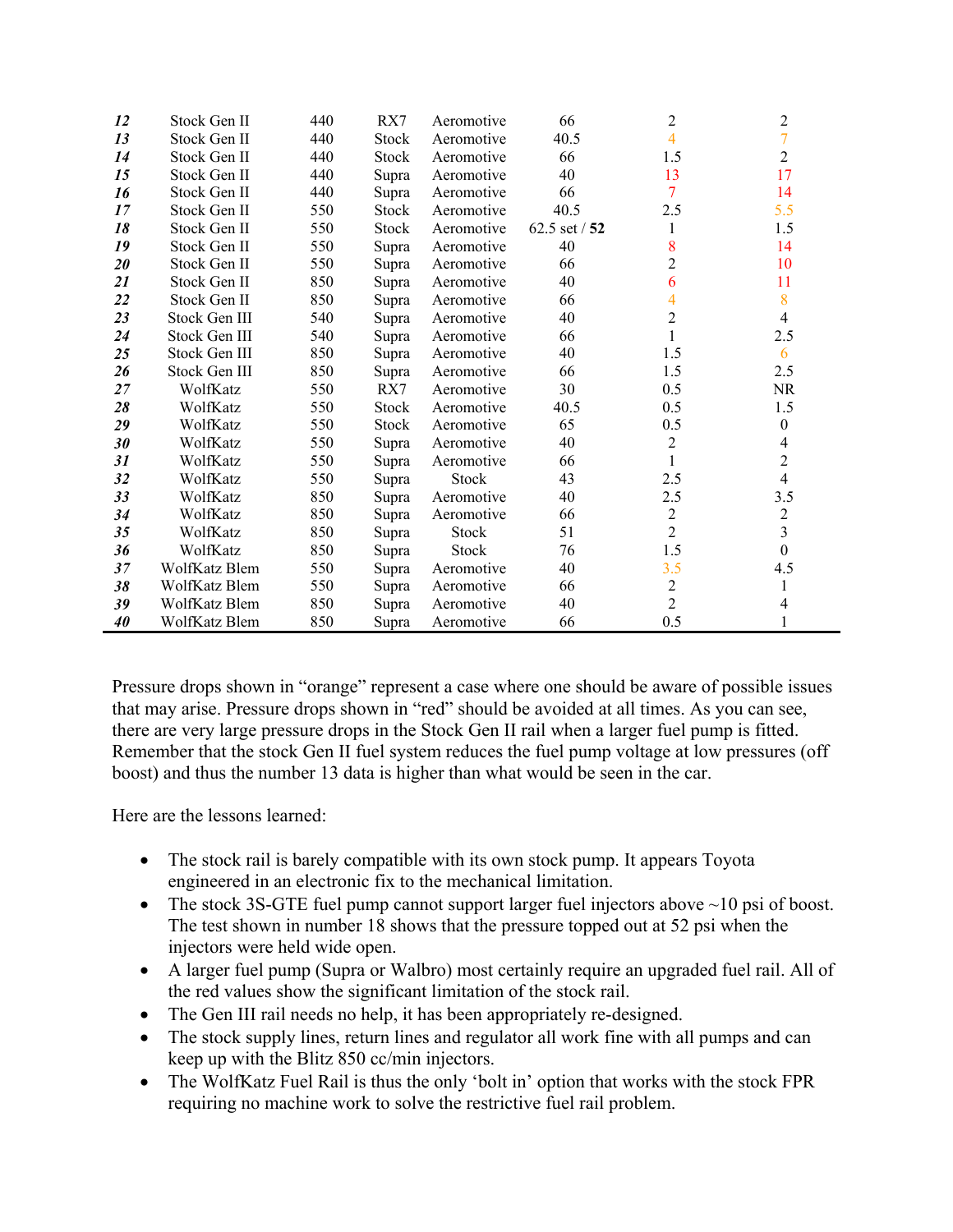• The top feed system tested worked fine, but is not compatible with the stock supply line, return line, and regulator.

The second table shows the data from the flow testing. The data taken in these tests is correlated to the pressure drops measured above. These tests were done to confirm that the pressure drop method was practically sound (we know it works with fluids theory).

| Fuel Rail    | Injectors | Fuel Pump    | <b>FPR</b> | Percentage<br>Difference |
|--------------|-----------|--------------|------------|--------------------------|
| Stock Gen II | 440       | RX7          | Aeromotive |                          |
| Stock Gen II | 440       | Supra        | Aeromotive | 5.1                      |
| Stock Gen II | 550       | Supra        | Aeromotive | 5.1                      |
| WolfKatz     | 550       | Supra        | Aeromotive |                          |
| WolfKatz     | 550       | <b>Stock</b> | Aeromotive |                          |

Thus, the pressure drop is a valid way to gauge mixture differences across the cylinders.

### **Other Information:**

We also compiled some test data on the various fuel pumps available for in tank swaps into the Gen II MR2. The chart below shows the flow differences between the stock 3S-GTE pump and the two most popular swap choices: the Supra Gen IV pump and the 255 lbh Walbro. Since very few of us will ever go over 70 psi of fuel pressure (in fact, most aftermarket FPR's won't go above this pressure), both of these pumps will work fine for our purposes. The Supra pump is quieter, but draws more current.